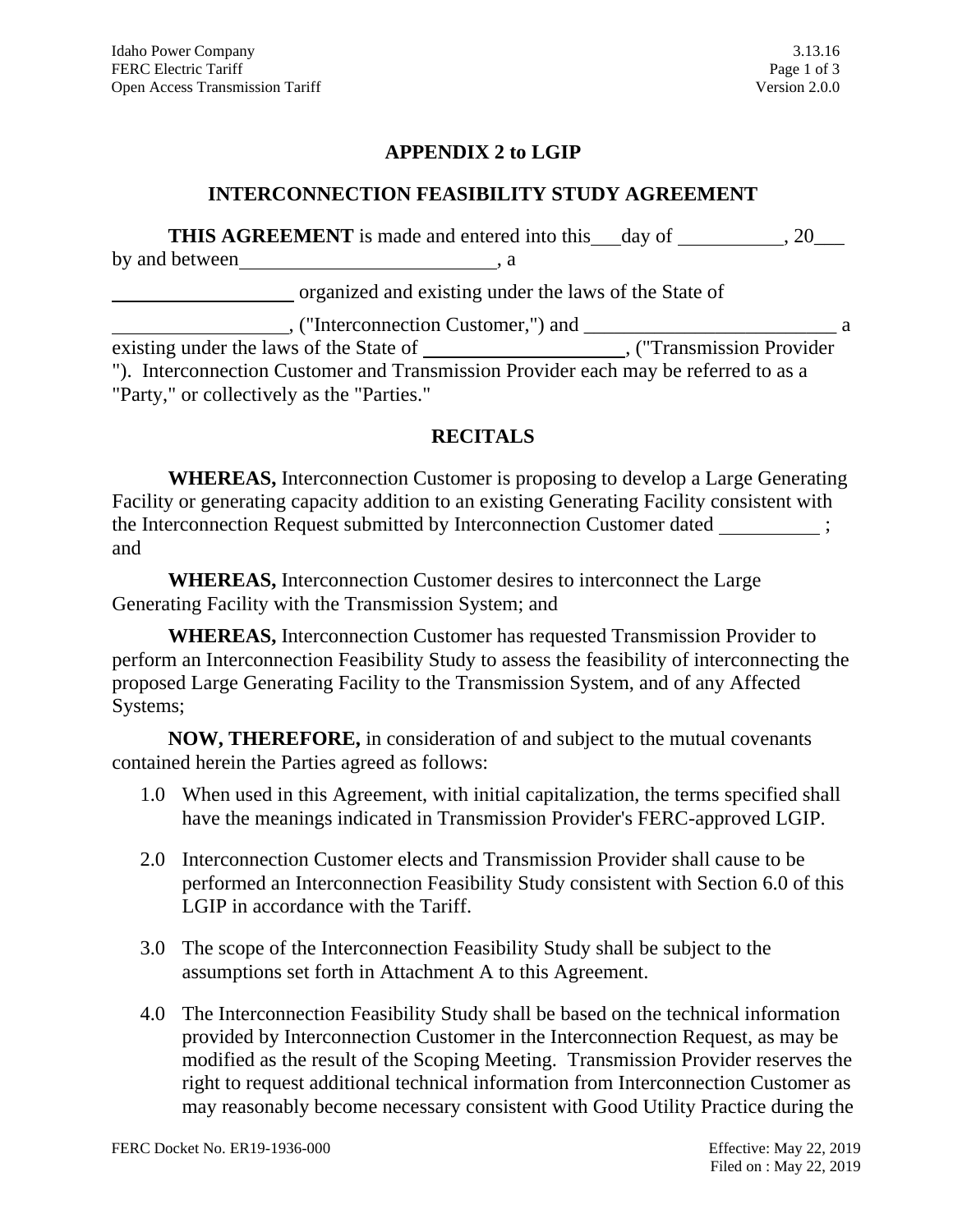course of the Interconnection Feasibility Study and as designated in accordance with Section 3.4.4 of the LGIP. If, after the designation of the Point of Interconnection pursuant to Section 3.4.4 of the LGIP, Interconnection Customer modifies its Interconnection Request pursuant to Section 4.4, the time to complete the Interconnection Feasibility Study may be extended.

- 5.0 The Interconnection Feasibility Study report shall provide the following information:
	- preliminary identification of any circuit breaker short circuit capability limits exceeded as a result of the interconnection;
	- preliminary identification of any thermal overload or voltage limit violations resulting from the interconnection; and
	- preliminary description and non-bonding estimated cost of facilities required to interconnect the Large
	- Generating Facility to the Transmission System and to address the identified short circuit and power flow issues.
- 6.0 Interconnection Customer shall provide a deposit of \$10,000 for the performance of the Interconnection Feasibility Study. Upon receipt of the Interconnection Feasibility Study Transmission Provider shall charge and Interconnection Customer shall pay the actual costs of the Interconnection Feasibility Study. Any difference between the deposit and the actual cost of the study shall be paid by or refunded to Interconnection Customer, as appropriate.
- 7.0 Miscellaneous. The Interconnection Feasibility Study Agreement shall include standard miscellaneous terms including, but not limited to, indemnities, representations, disclaimers, warranties, governing law, amendment, execution, waiver, enforceability and assignment, that reflect best practices in the electric industry, and that are consistent with regional practices, Applicable Laws and Regulations, and the organizational nature of each Party. All of these provisions, to the extent practicable, shall be consistent with the provisions of the LGIP and the LGIA.

**IN WITNESS WHEREOF,** the Parties have caused this Agreement to be duly executed by their duly authorized officers or agents on the day and year first above written.

[Insert name of Transmission Provider or Transmission Owner, if applicable]

By: By: \_\_\_\_\_\_\_\_\_\_\_\_\_\_\_\_\_\_\_\_\_\_\_\_\_\_\_\_\_\_

Title: Title: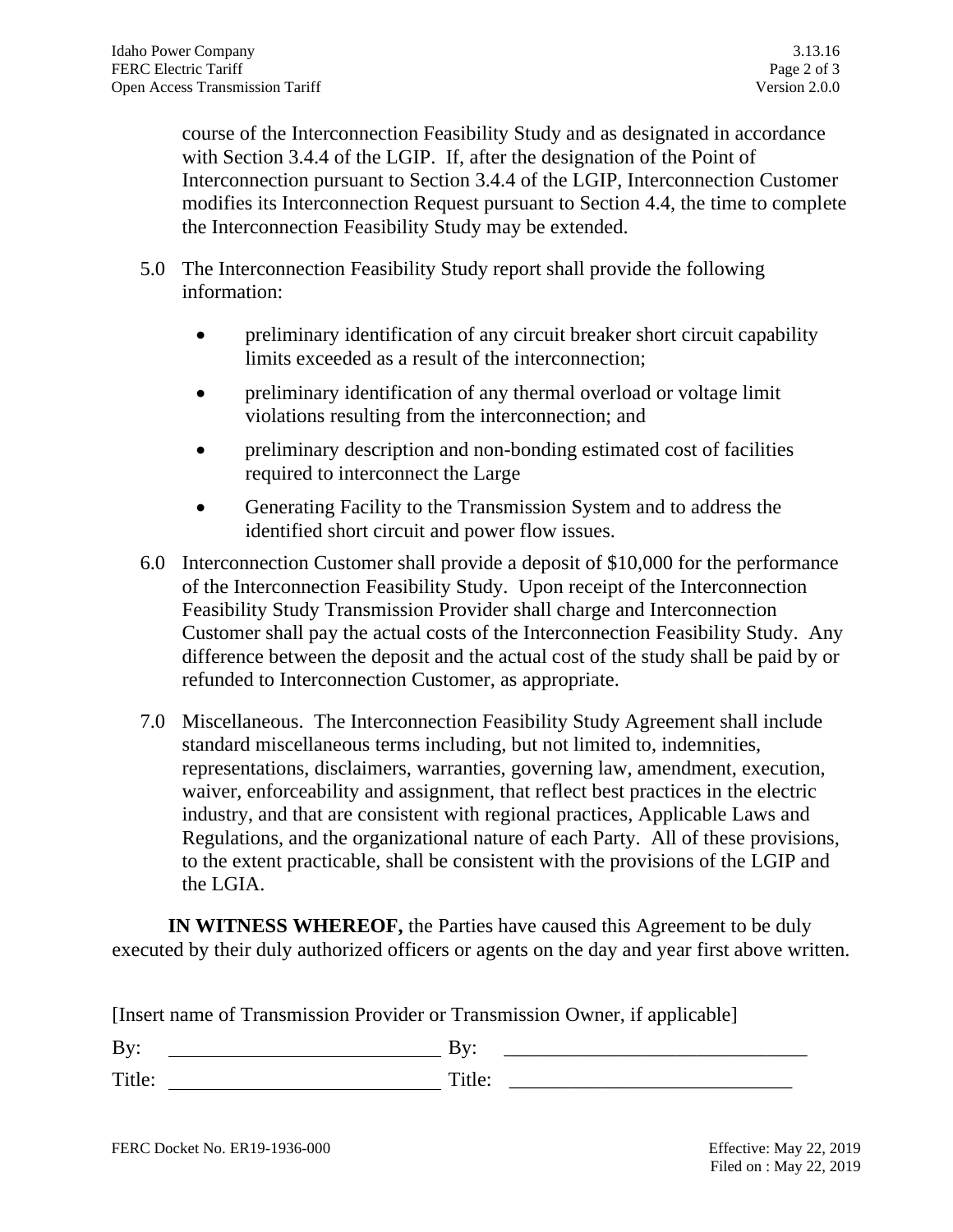Date: Date: \_\_\_\_\_\_\_\_\_\_\_\_\_\_\_\_\_\_\_\_\_\_\_\_\_\_\_\_\_

[Insert name of Interconnection Customer]

By:

Title:

Date: